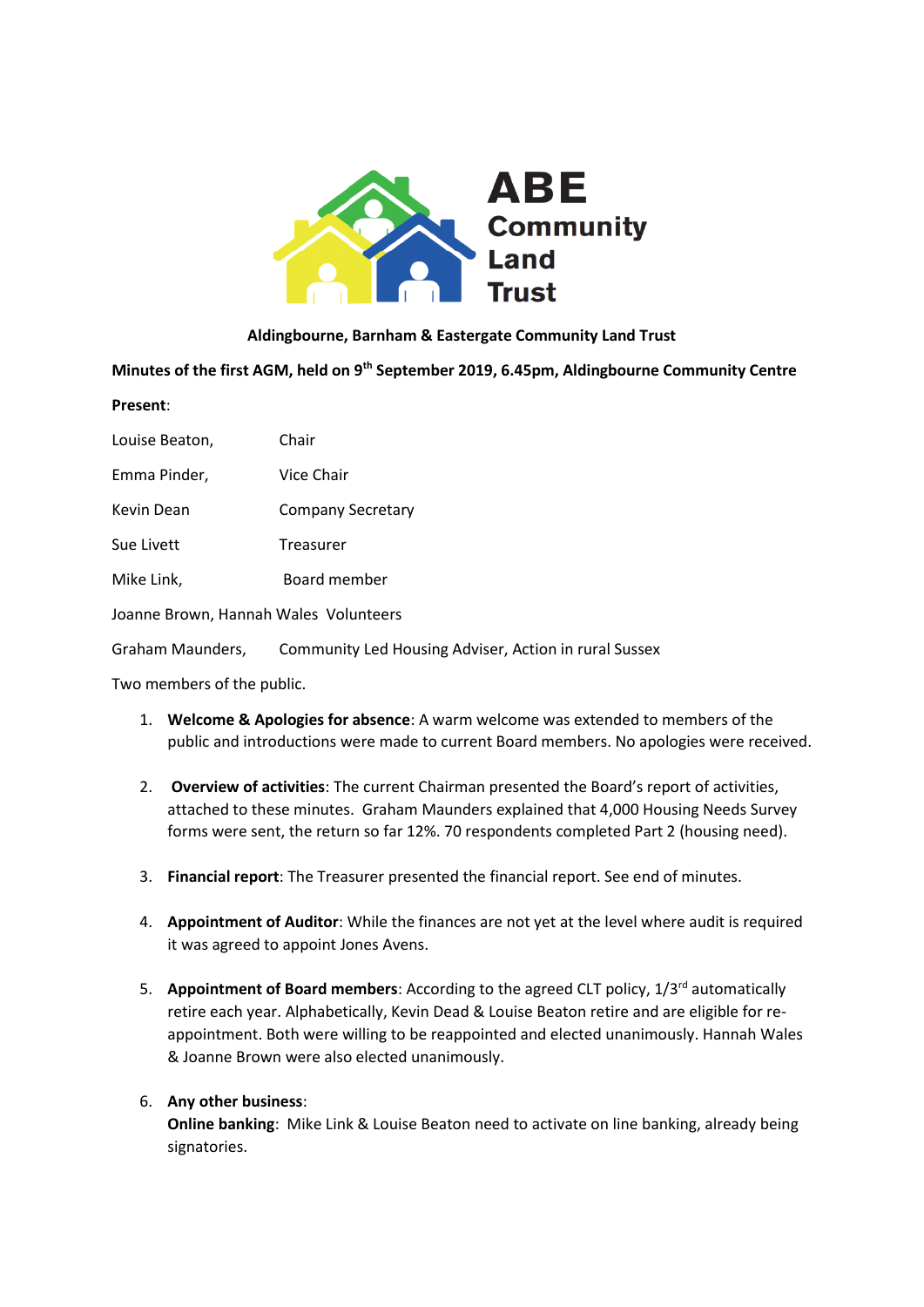**Potential site for affordable housing for local people:** Tim Johnson explained his interest in exploring provision of affordable housing for local people at a site in Aldingbourne. LB explained Aldingbourne has to find 70 homes through the Neighbourhood Development Plan. The CLT would give priority to housing local people, with no right to buy, (mixture of rented housing & shared ownership) providing a long term legacy of housing for local people. The ABE CLT is able to support community assets such as work hubs if these are financially viable. Members felt a meeting space alongside a work hub would be attractive to those working from home, who can feel quite isolated.

The meeting closed at 7.25pm.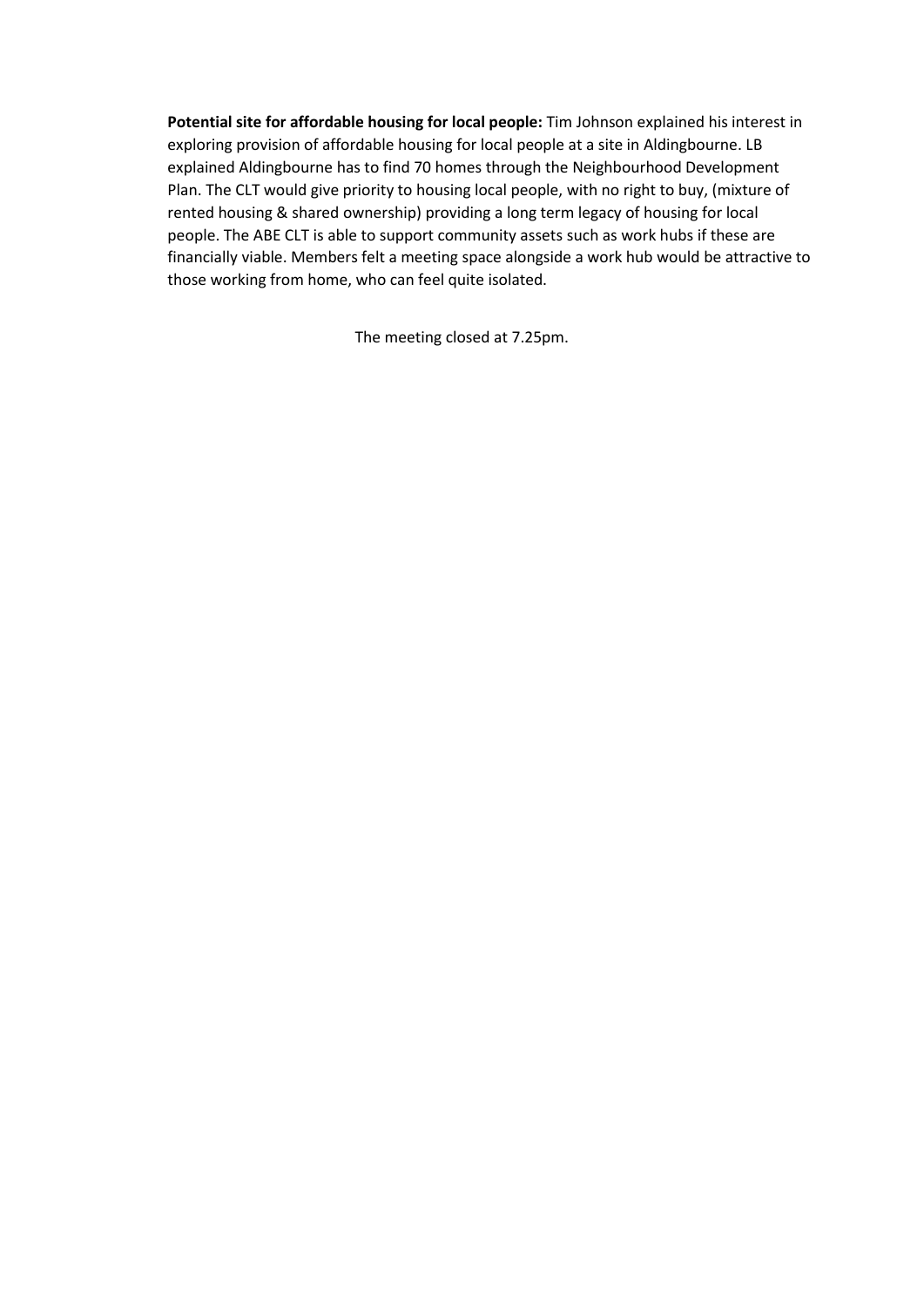

# **Overview of Activities 2018 – 19**

## **Formation**

This is the first annual report of the Aldingbourne, Barnham and Eastergate Community Land Trust, prepared for the first AGM on 9<sup>th</sup> September 2019. The CLT is required to hold its first AGM within six months of registration, having come formally into being on  $7<sup>th</sup>$  February 2019, when it was registered with the Financial Conduct Authority as a non-charitable Community Benefit Society.

The CLT was launched in February 2018, when approx. 75 people attended a public meeting convened by Aldingbourne Parish Council and 9 people stepped forward to form a steering committee. During the following months the committee was supported by Graham Maunders of the Sussex Community Housing Hub at Action in rural Sussex (which is supported by Arun District Council) through the process of adopting a legal structure, applying for start up funding from the National CLT Network and meeting with potential partner Housing Associations.

The SCHHA has continued to support the CLT following registration under a new agreement and we have been most grateful for this support, without which the time involved and complexity of delivering low cost housing for local people would undoubtedly have overwhelmed our busy local volunteers and frustrated the ambitions of the CLT.

## **Purpose**

ABE CLT has been set up to develop and manage homes for which people living and working in the parishes will have priority, and to manage other assets important to our community, if appropriate. We wish to make sure homes are genuinely affordable, based on what people actually earn in this area, not just for now but for every future occupier, which means that they would not be subject to the Right to Buy.

## **Board members**

A Steering Committee of 9 members was originally appointed and we are extremely grateful for the contribution made by those members, five of whom became the first members of the Board.

Board members are ordinary local people. Between 5 and 12 Board members can be appointed. The Board's policy is to invite people who might be interested in joining to attend a few meetings first so as everyone can get to know each other.

Our first Board members were appointed at the March 2019 meeting: Louise Beaton Chair Emma Pinder Vice Chair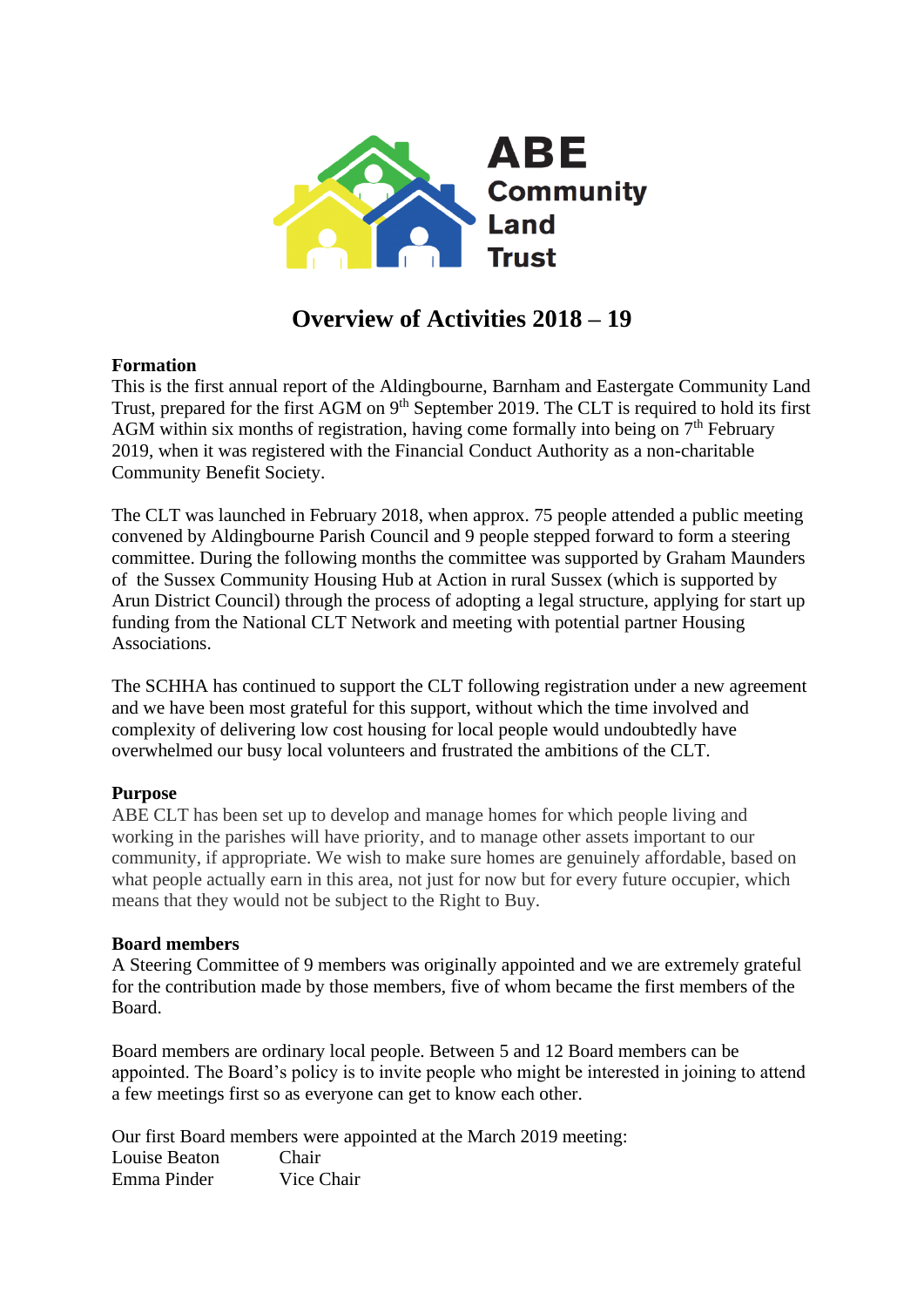Sue Livett Treasurer Mike Link Kevin Dean Phillip Henke (who resigned in June owing to other commitments).

We are very grateful to all our Board members, who have worked very hard during the year to establish a sound footing for the CLT.

Aldingbourne Parish Council and Barnham and Eastergate Parish Council are both invited to appoint Board members.

## **Funding**

The CLT was supported with start up costs through a grant of £5,000 from Aldingbourne Parish Council. A grant of £3,979 was received from the National CLT Network towards set up costs, including £600 for setting up the legal entity, £379 for community engagement, £1,200 for site feasibility and £1,800 for business plan development. Membership fees will be important to help meet essential running costs in future.

## **Achievements**

**Communications –** Articles have been placed regularly in the parish magazine and Sussex Local to keep people informed of progress. A website, facebook page and Twitter account have been set up and the Board have been very grateful to Maureen Chaffe, Process Matters, and Hannah Wales, Fandango Marketing, for their help.

In February 2019 a public meeting was held at Eastergate Memorial Hall to bring people up to date with progress. The Arun District Council Cabinet members for housing and planning and the ADC Housing Enablement Manager attended and spoke warmly in support of the CLT.

**Partners** – The CLT will need to work closely with Arun District Council and one or more partner Housing Associations in order to obtain sites for affordable housing. Meetings have taken place with the ADC Housing Enablement Manager and with potential partner housing associations, as a result of which Saxon Weald and Aster Housing Associations have been chosen as the CLT's partners.

**Housing Needs –** In order to obtain up to date information about housing needs in the parishes a Housing Needs Survey was distributed in July 2019, with associated publicity organised by Emma Pinder and Hannah Wales of Fandango. This has kindly been funded by Arun District Council and is being carried out by Action in rural Sussex on behalf of the CLT. The results are currently being collated.

**Housing sites** - The site owners and developers of Wings have offered the CLT first refusal on some of the 18 affordable homes which have to be provided there, so that these can be retained in perpetuity for people living and/or working in the parish, as part of the negotiations for the site to be included in the ANP review. Other sites are also under discussion.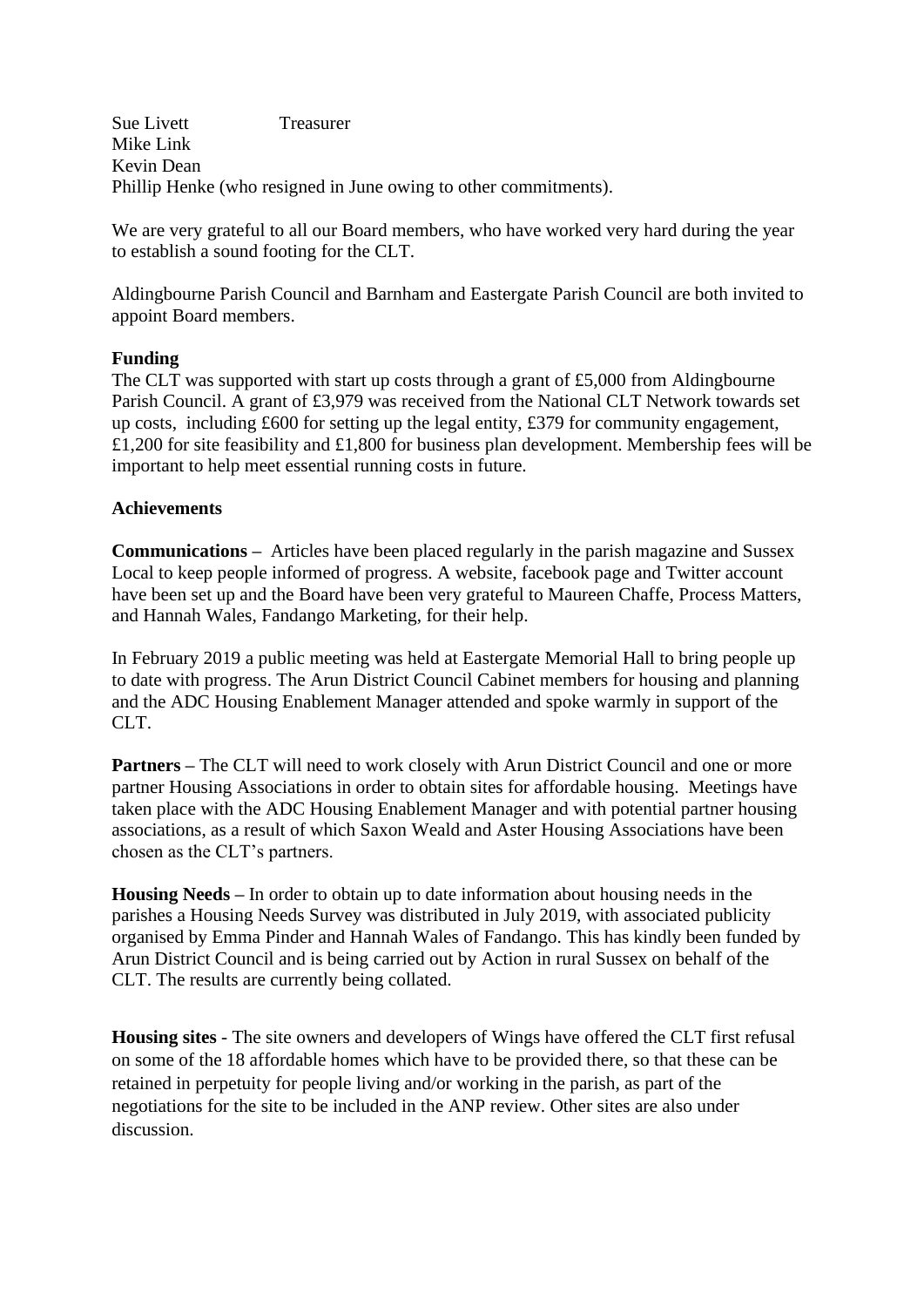**Policies:** The Board is going through the process of adopting policies. Those already adopted are available on the website, including: Board recruitment, Data Protection, Conflict of Interest. Further policies, the first being Equality and Diversity, will be uploaded when approved.

**Membership** - Membership keeps people in touch as housing schemes develop. It costs as little as £1. Further donations are also welcome. A membership form was sent with the survey and is also available on our website. Please return to the Treasurer c/o Aldingbourne Trust, Blackmill Lane, Norton, Aldingbourne, Chichester PO18 0JP.

**Contacts:** Contact the CLT via [aldingbourneparishcouncil@gmail.com](mailto:aldingbourneparishcouncil@gmail.com) or [infoabeclt@gmail.com](mailto:infoabeclt@gmail.com) or Chairman Louise Beaton on 01243 543475 if you would like further information.

For more information, visit our website at abecommunitylandtrust.org.uk. Please share our work with others on Facebook at BarnhamCLT, or on Twitter @BarnhamClt.